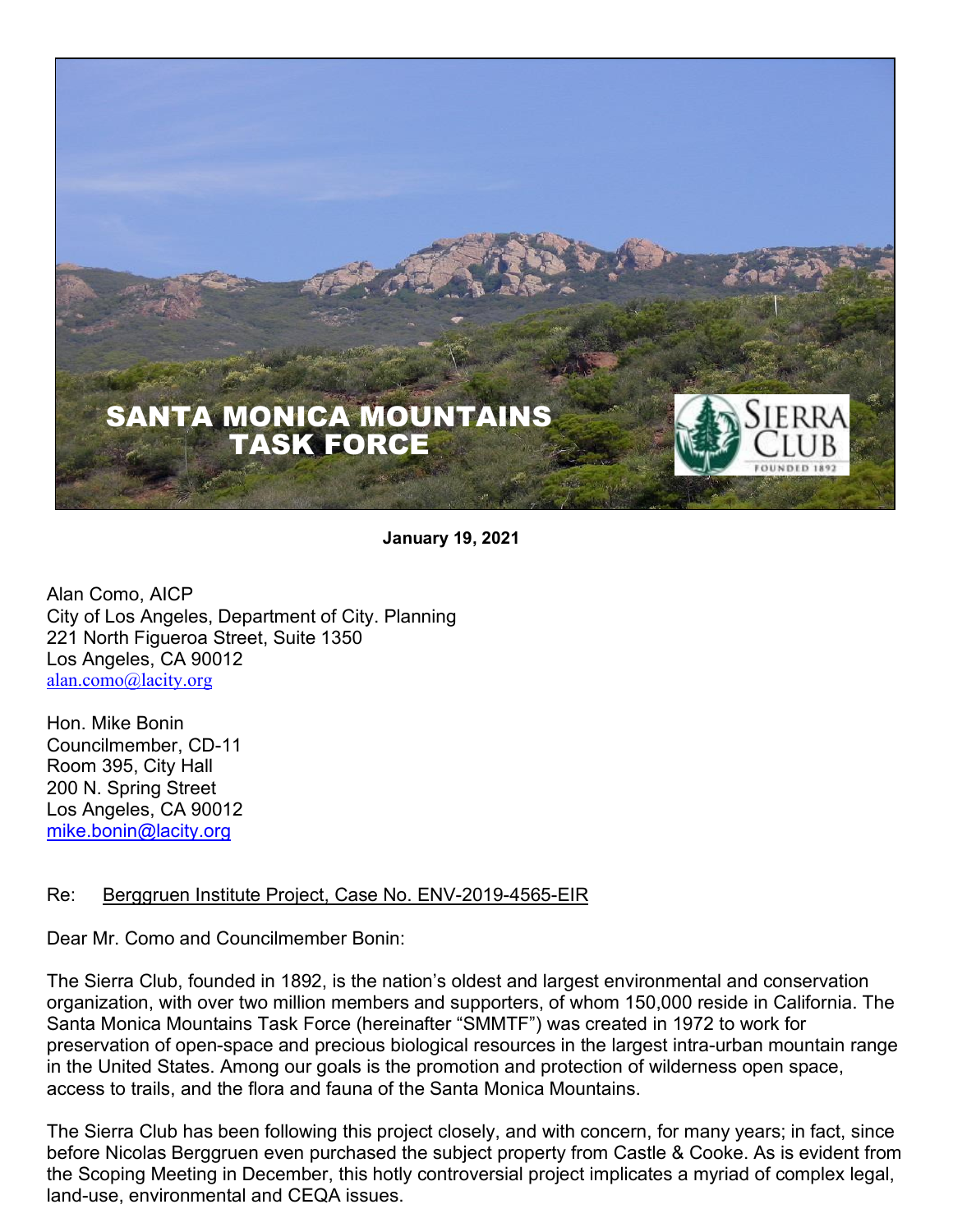## I. INTRODUCTION

At the outset, and before I turn to the granular issues and questions of most interest to the Sierra Club, we think it needs to be said forcefully and explicitly in the DEIR – which the Initial Study ("IS") does not – that the project described in the IS is blatantly illegal and cannot be built under existing law. It violates numerous City of Los Angeles laws, including the General Plan, the Brentwood-Pacific Palisades Community Plan, the City's Zoning Laws (as in, spot-zoning), and the Municipal Code's definition of "Educational Institution," which the City Attorney has already ruled dooms the project for a CUP exemption.

Billionaire Nicolas Berggruen's ("Berggruen") only hope to build this exorbitant vanity project is to have the City Council pass an exemption from the laws that apply to you, me, and everyone else – the socalled "Berggruen Institute Specific Plan" – just for him. It is not clear to me why we are all expending time and resources under CEQA evaluating this project, before he accomplishes that glaring prerequisite.

The City's requirements for a Specific Plan include that it "shall provide for public needs, convenience, and general welfare." This spot-zoning will provide for no such public needs or general welfare – other than Berggruen's. It will set a precedent and open the floodgates to every developer who seeks approval of his or her illegal pet project in the Santa Monica Mountains by invoking the Specific Plan process.

Mr. Berggruen is the kind of person who rarely, if ever, hears the word "no." It is said he has had great success developing similar projects in other countries by allegedly lobbying and remunerating local officials and decision-makers to approve them. Whether those reports are true or not, it should not happen here, in a society built upon equality and the rule of law. We respectfully submit that Mr. Berggruen should obey the same land-use and zoning laws that apply to everyone else.

It should also be emphasized more explicitly in the DEIR, that the existing zoning and entitlements for the property are for 28 (originally 29) single-family homes – not a massive Getty Center-scale project towering 90 feet or more in the air. Mr. Berggruen knew this when he purchased the property from Castle & Cooke in 2014, along with preexisting binding covenants with Mountaingate Open Space Maintenance Association (MOSMA). The Getty Center and Skirball Cultural Center are, at least, open to the public and confer some public benefit. Mr. Berggruen's project is not, and will not. It should also be said that Berggruen explicitly adopted and agreed to the 28-home entitlement before the City Council in or about 2019, while secretly intending to exceed it. Such a masquerade seems to be pursuing a project in bad faith and under false pretenses. His previous two forays with this project invaded public open-space and trail easements held by the Mountains Recreation and Conservation Authority (MRCA), until that agency scolded him and threatened litigation.

### II. TRAILS AND PUBLIC ACCESS:

The first issue of interest to the SMMTF involves trails, trail access, and public access to areas of the property now enjoyed by our members, both individually and as part of our popular Outings program. There are at least three such trails (not two, as erroneously stated in the IS at page 62). The IS is woefully superficial, deficient or dismissive in analyzing this topic, and the City has many questions to answer in the DEIR. Of paramount preliminary concern to the Sierra Club is Nicolas Berggruen's video statement, played for the public at the 2018 mass-meeting at the Skirball Center, in which he vows to keep the public off his property. This is contradictory to statements on pages 60-61 of the IS in which he states the property will be interlaced with "public trails" open to the public including Sierra Club hikers. An explanation of this contradiction, and his true intentions, is required.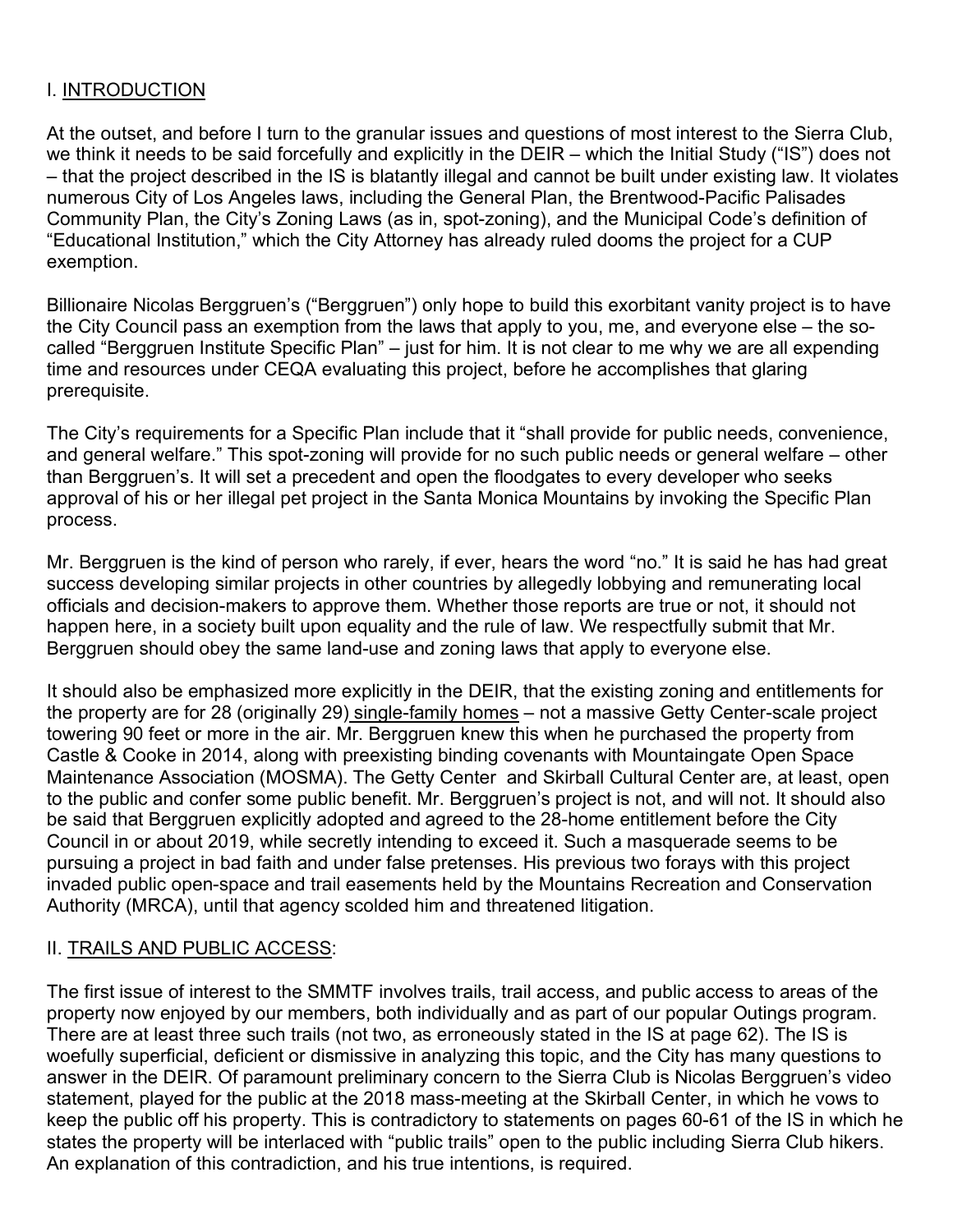# (A) The Mount Saint Mary's Fire Road

There is a locked gate at the southern end of Stoney Hill Road in Mountaingate. Therefore, the public cannot access the MRCA's open space conservation easement and trails from that portal. Indeed, Berggruen has stipulated that he and his invitees have no access to the project at all from Stoney Hill Road. (Although he is now attempting to disavow that covenant in litigation filed in Los Angeles Superior Court, contested by MOSMA.)

So how, then, is the public supposed to gain access to the "public trails" mentioned in the IS? From what portal? Sepulveda Boulevard? Where on the "Serpentine Road" (currently unbuilt) will there be a guard-gate? Will the guard's mission be to keep out the public?

That leaves the Mount Saint Mary's Fire Road as the sole and only public access. Mount Saint Mary's College ("MSM") in Brentwood off Chalon Road does have some public parking, but also has its own guard-gate designed to keep out uninvited outsiders. The guard frequently turns away visitors seeking to hike on the Fire Road. The college, a Catholic girls school, is not open to the public and has no obligation to allow in hikers. Berggruen has no authority to force the college to do anything.

About a mile up the MSM Fire Road is a gate and chain-link fence located at the southern boundary of Berggruen's property. It is flanked by razor-wire. For the last few years the gate has been open, and hikers lucky enough to be granted access to Mount Saint Mary's college can pass through (northbound), into his property and up to the Riordan Trailhead (see below). But there have been many times when the gate was locked.

So after this billionaire receives his approvals and entitlements, will the gate down to (or up from) the college be open or locked? Assuming for the sake of argument, and for these proceedings, he says "open," what prevents him from breaching that promise? We already have him on record, on video, vowing to keep out the public. What are the penalties? A City enforcement proceeding – always exhausting and usually inconclusive or futile for the petitioner? A costly lawsuit in Superior Court? Who will pay for these? We all know that immensely rich scofflaw developers (e.g., Mohammed Hadid) disregard, and openly mock, City enforcement and penalties.

As can be seen, there are many, many critical questions the City must answer in connection with Sections XV(d) and XVI of the deficient IS.

# (B) The Riordan Trail

In or about 2010, the Riordan Trail, named for former Los Angeles Mayor Dick Riordan and his late wife Nancy, was dedicated. The dedication was a much-publicized event, featuring numerous elected officials and officials of the Santa Monica Mountains Conservancy (SMMC) and Mountains Recreation and Conservation Authority (MRCA). The trail was planned and aligned by officials of the MRCA and the Sierra Club (including this letter's author), and paid for by Castle & Cooke as part of the MRCA's open-space easement over the vast majority of Berggruen's property.

The trail, with trailheads on both Ridge 1 and Ridge 2, features MRCA's hallmark brown signs. Starting from Ridge 1, it switchbacks steeply down the western face of the ridge, into Bundy Canyon, a riparian woodland of native oaks, black maples and sycamores, and a seasonal blue-line stream. The next northerly stretch of the trail is heavily wooded, leading to the base of Ridge 2. From there, the trail climbs steeply up to the top of the ridge, and onto the northern paved extension of Canyonback Road near the LADWP water tank.

The trail came into existence as follows. In or about 2004, Castle & Cooke, the developer of the Mountaingate community generally and of the proposed 28 homes in question, unilaterally cut off public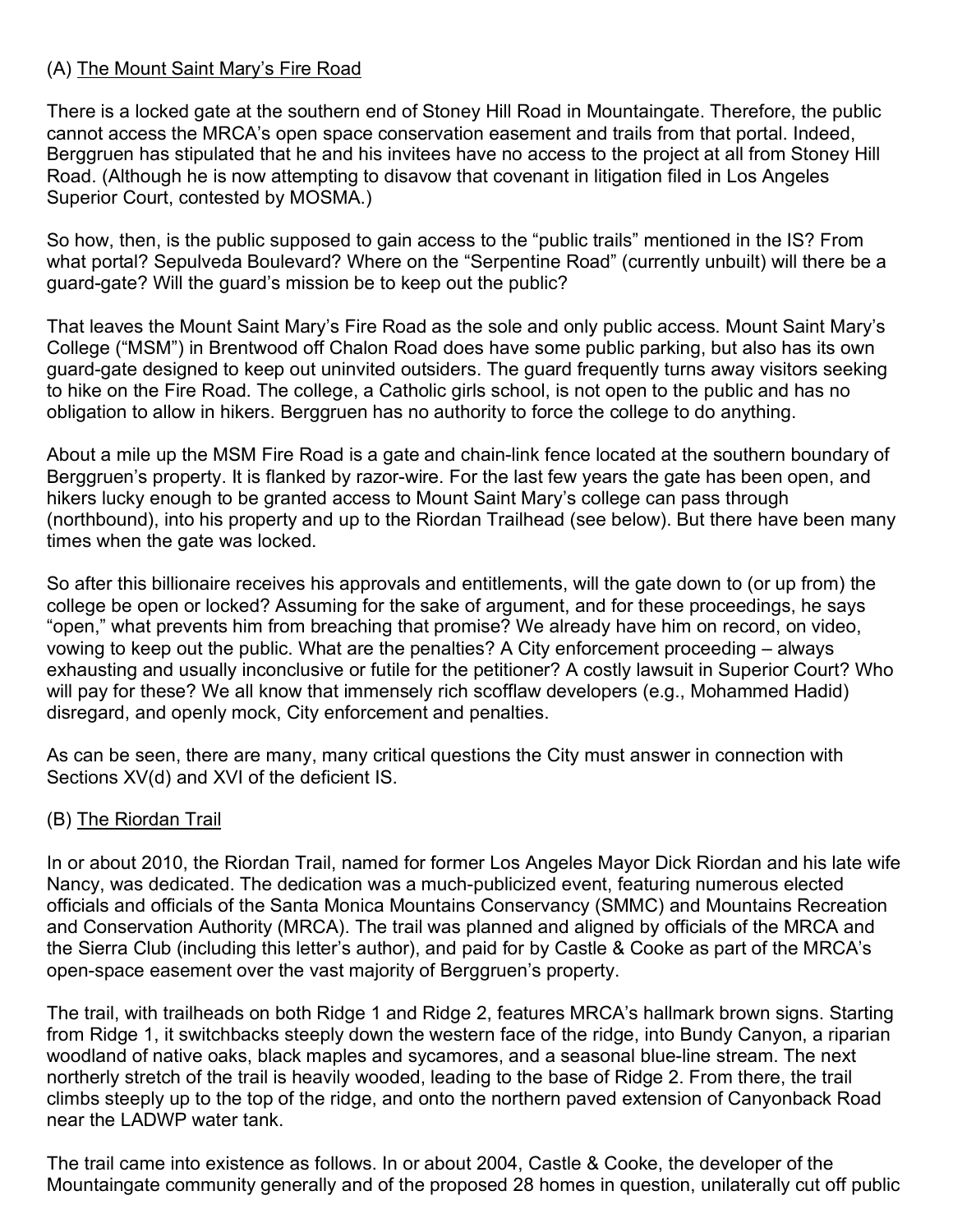access over the Mount Saint Mary's Fire Road over the property. At the time it was heavily used by hikers and mountain-bikers. A coalition of community groups joined in by the SMMTF, objected to this cut-off. When Castle & Cooke ignored our objections, in 2006, the plaintiffs filed suit in Superior Court.

The litigation was hotly contested, and expensive. The outcome was a settlement, negotiated and signed (including by this author) at City Hall. In exchange for closing the northernmost extent of the MSM Fire Road in what is now Berggruen's property, Castle & Cooke agreed to pay for a new trail, allowing substitute access to Ridge 2, as well as the large MRCA open-space easement. I collaborated with MRCA in designing and aligning the new Riordan Trail.

According to the IS, the Berggruen project will impact or supposedly "improve" or "modify" this trail in some unknown way. It proposes that at the western end of the Riordan Trail, there will be three new socalled "Scholars Villages" of 10,000 square feet each. These lay astride Canyonback Road, which in this Very High Fire Hazard Severity Zone is required to be at least 26 feet wide. As other objectors to this project, including the SMMC have noted, the maximum width proposed by the IS is 20 feet. It can't be wider.

According to the first page of the IS, "Within the Open Space Sub-Area, portions of two existing trails that pass through the Project Site would be improved and available for public use . . ." Page 61 (Article XVI(a)) states: "The improvement and completion of the on-site portions of the Canyonback Trail and Riordan/Sycamore Valley Trail [presumably, this is the Riordan Trail] (as well as additional trail improvements) could result in increased public use of adjacent trails and park facilities." Article XVI(a) and (b) candidly mark this as a "Potentially Significant Impact."

We want to know, precisely how and in what way does the Applicant propose to modify or "improve" the Riordan Trail? How do we know Berggruen does not really intend to cut off the trail, as he promised in the video? Has Berggruen even consulted with the MRCA, the owner and builder of the trail, about his plans?

The Sierra Club and other community groups worked very hard, and spent a great deal of money, to get the Riordan Trail built. The City needs to answer our questions precisely and in detail, not vaguely or superficially. There need to be detailed maps, architectural renderings of what is proposed, supported by graphs by qualified expert trail-builders.

### (C) The "Canyonback Trail"

The third important trail impacted by this project is the so-called Canyonback Trail. See Article XV(d), at pages 59 and 61.

This terminology is in itself ambiguous and confusing, and we object to it. There are a number of "Canyonback Trails." The Kenter Canyonback Fire Road begins at the northern terminus of Kenter Avenue in Brentwood, and then continues several miles north to Dirt Mulholland Drive in MRCA's "Big Wild." It branches off and rejoins in numerous places. One of the most beloved destinations for hikers in the mountains is the "Prajna Tree," a lone oak at the junction of the Tigertail and Canyonback trails close to the subject property. Other branches go down the Hollyhock Trail, and another to Merrimac Road, and Mandeville Canyon Road. About a half-mile of the "trail" is not a trail at all, but a public street in the Mountaingate community.

This is one of the most popular and heavily-used trails in the Santa Monica Mountains, by hikers, runners, dog-walkers and picnickers. Below a different lone oak, someone has built a swing and bench for the public to gaze out at vistas of Santa Monica Bay.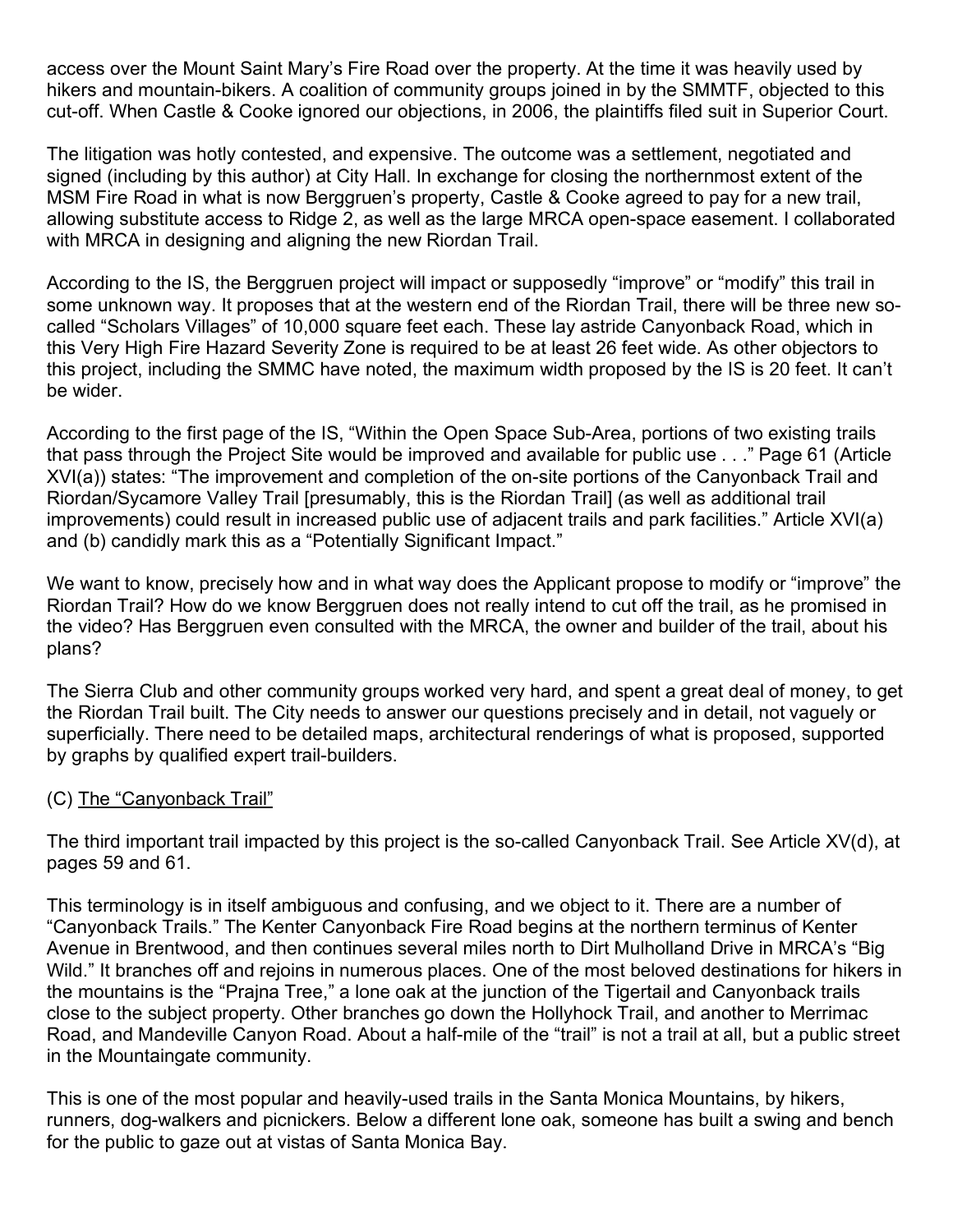It appears Berggruen's Ridge 2 plans butt into the Kenter-Canyonback Fire Road, especially if he has his security guards and kiosk patrolling and limiting access. The presence and proximity of three 10,000 foot structures to the Fire Road and trail will dramatically degrade the environmental experience. All of this needs to be analyzed as a Significant Impact.

One of the most ambiguous and quixotic references in the IS is the reference in Article XV(d) to "improvement" of the Canyonback Trail that passes through the Project Site "*including completion of a trail between Ridges I and II."* What exactly does this mean? Is Berggruen going to improve and pay for a new trail between practically inaccessible Ridges 1 and 2? Or does the IS mean he is going to use the existing Riordan Trail? Which he has no right to use for commercial or institutional purposes without permission of the MRCA?

This is not an insignificant question for the City to answer precisely and non-evasively. One of the most absurd aspects of this project is the fact that there is no road connection between the two portions of it. In order to drive a vehicle from Ridge 1 to Ridge 2, one must drive down the Serpentine Road all the way to the base of the Sepulveda Pass and Sepulveda Boulevard, then north to Mountaingate Drive (note that this implicates traffic issues that must be analyzed under Article XVII), then up to the top of Canyonback Road, then past the locked metal barrier onto the LADWP utility road, then south to Berggruen's guard kiosk. A distance of several miles, not a few hundred yards as the crow flies. The idea that there can be any connection between the two ridges or portions of this proposed project is a hoax and a farce.

These and other factors compel the conclusion that the DEIR should be required to analyze a Project Alternative of *no development* on Ridge 2. The roadway is too close to the trail, probably cannot be built, and there are bound to be conflicts between cars and hikers.

Incidentally, who will pay to maintain and curate all these trails? Who will perform the annual Los Angeles Fire Department-mandated brush clearance? How will payments be collected, and by whom? Castle & Cooke was notoriously in breach of its covenants to perform these obligations, and MRCA expended significant resources trying to get that company to perform. What reason do we have to believe Berggruen will be any more conscientious?

Before leaving the subject of trails, there is one important issue that must be analyzed in the DEIR, and it also segues into issues of transportation. It is well known that Berggruen's board includes many celebrities and current and former world leaders, many of them controversial. It is to be expected that many of these celebrities will be visitors at the Berggruen campus, and occupy the attention of Berggruen's security forces. The question arises, how will these security forces interact with hikers and motorists? We know that when the wife of the president of China visited some years ago, a massive security cordon was called out, public streets were closed, and sharpshooters posted on roofs. We know that some of Berggruen's guests will likewise attract public protests and controversy.

This raises many questions that must be analyzed. How frequently will such celebrities visit? How many visits annually? Will it be a one-night speaking engagement, or will the celebrity be "in residence"? For how long? Will public streets be closed for all or any portion of that time? Will hikers be kept off the trails or arrested as "trespassers" by Berggruen's security forces, even if they are inside the MRCA's protected open space?

It should go without saying that Berggruen has absolutely no right to do any of these things. He has no right to disrupt hikers, motorists or any other members of the public, solely in order to flatter and indulge his appetite to rub shoulders with the world's rich and famous. As regards trails, the vast majority of the MSM Fire Road, the Kenter-Canyonback and Riordan trails lie outside Berggruen's property. Will all, or any portion, of those trails nonetheless be closed to the public? For how long?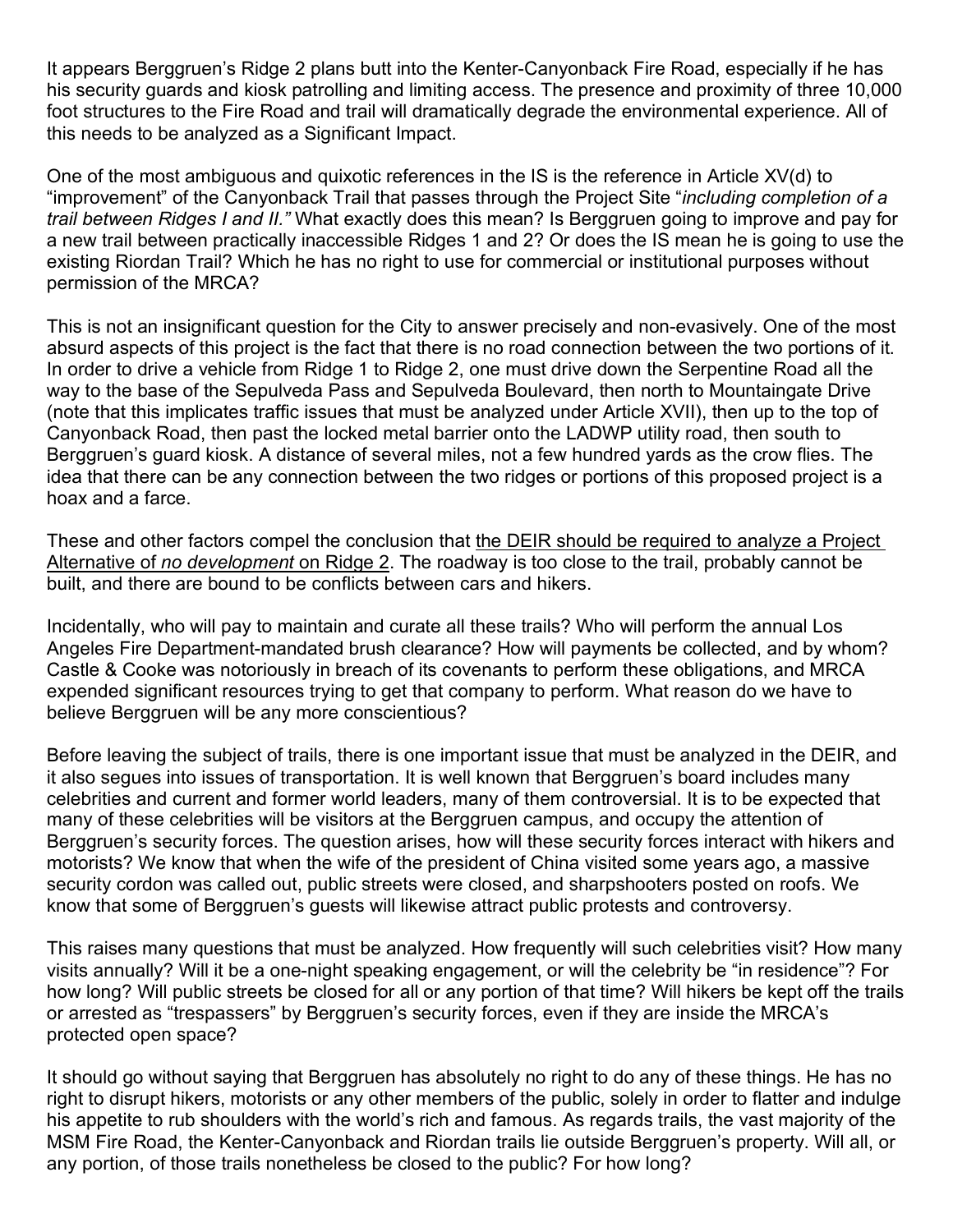## III. WILDLIFE

As stated above, the Sierra Club SMMTF is concerned with preservation of wildlife, flora and fauna in the Santa Monica Mountains, including especially the Sepulveda Pass. Although we advocate for all species, we are especially mindful of the lynchpin ecological importance of apex predators such as the mountain lion, and the flow-on destructive effects to the entire ecosystem when such species are negatively impacted or lost.

This project will help undo the SMMTF's work over many decades preserving necessary habitat connectivity for mountain lions and other animals. Maintaining habitat connectivity supports safe breeding, and protects such animals from the crowding which leads to inbreeding and, ultimately, an extinction spiral.

This project will help undo the SMMTF's work over many decades preserving necessary habitat connectivity for mountain lions and other animals allowing safe breeding, and avoidance of crowding leading to inbreeding and death. As stated succinctly in the Santa Monica Mountains Conservancy's objection to this project, "both the design and footprint" of the proposed project "does not go far enough to protect the biological, recreational and visual resource values of the 20,000-acre Big Wild habitat area." The staff letter notes that the "subject property is the primary habitat linkage that leads to the Bel Air undercrossing under the 405 freeway. This is the only viable freeway under-crossing."

It has been well documented that the cougars who inhabit the Mountains need to cross the 405 in order to reach other breeding grounds. The famous P-22 traveled from the Santa Monicas, crossing the 405 freeway to make his way to Griffith Park. In 2019, a cougar, P-61, was less lucky; he was struck and killed on the 405 in the Sepulveda Pass between Bel Air Crest Road and the Sepulveda Boulevard underpass. At least six bobcats were struck and killed by vehicles in the Santa Monica Mountains in 2019. In 2011, P-18 was hit and killed by a vehicle, and in 2009, an uncollared lion met the same fate attempting to cross the 405. By limiting connectivity routes, one study suggests that the lions will be extinct within 50 years due to lack of breeding partners, the result of geographically-forced inbreeding among the current population.

Intensification of development, night-lighting, noise and intensification of traffic (as acknowledged in the IS) will impede the ability of cougars, coyotes, bobcats and other apex predators to cross over or under the 405 at Bel Air Crest Road, and migrate to easterly regions. The City has many questions to answer on this topic for this inappropriate, and inappropriately-located, project.

### IV. WILDFIRES

One of the most destructive things that can happen to the Mountains ecosystem we strive to protect is fire. As we all know, it wipes out the flora and fauna in its path. Often, as have seen so often, wind and smoke conditions prevent LAFD aircraft from being able to fight the fire.

We are concerned about the propensity of this project to increase fire danger. That concern is not abstract or speculative: the last fire, the Getty Fire, burned the Berggruen property, the MRCA's open space easement, Bundy Canyon and the Riordan Trail. To this day, sycamores and oaks in Bundy Canyon have a red tint from the fire retardant.

As we careen towards a climate disaster, our community is reminded daily of the ever-growing risk of wildfires in the Santa Monica Mountains. Overdevelopment of this area presents significant and immediate threats to our communities and their wildlife and native habitat, including the coyotes, great horned owl, quail, deer, mountain lions, and many others. We have already lived through multiple fires. Most recently, in the 2019 Getty Fire, 11 homes were destroyed, and an estimated 10,000 people were evacuated. I and my family were one of them. Precious habitat was lost, while, in 2020, the state